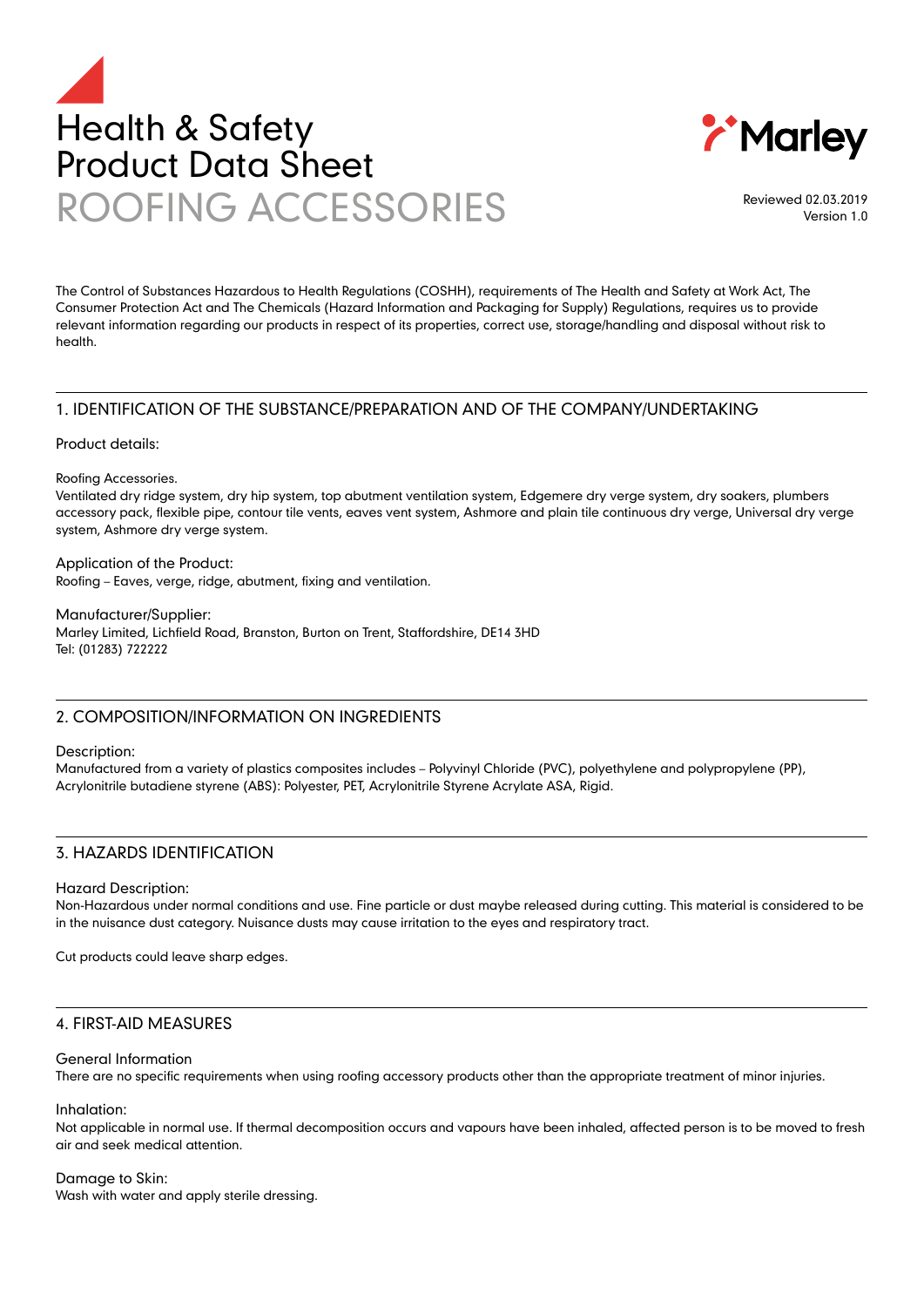



Dust in mouth or eyes: Irrigate liberally with water..

#### Ingestion:

No effects reported. If ingestion of dust occurs during cutting, rinse mouth out with water and seek medical attention. Do not induce vomiting.

## 5. FIRE-FIGHTING MEASURES

Suitable extinguishing agents: Water, Foam, CO2, Sand or Earth Combustible but not readily ignited under normal conditions. Combustion or thermal decomposition will evolve toxic and irritant vapours – COx, CaO, ZnO, CO, CO2, Hydrogen Chloride, smoke and fire soot.

# 6. ACCIDENTAL RELEASE MEASURES

Not applicable under normal conditions. Avoid build-up of dust during any cutting activities.

## 7. HANDLING AND STORAGE

#### Information for safe handling:

Ensure safe lifting techniques are applied when handling the products. Personal injury due to strains and ruptures should be avoided if the requirements of The Manual Handling Operations Regulations are implemented.

The use of suitable Personal Protective Equipment (PPE) is recommended when working with these products.

#### Storage:

Material should be stored in a clean, dry environment.

## 8. EXPOSURE CONTROLS/PERSONAL PROTECTION

Wash hands before breaks and at the end of work. Avoid contact with eyes. Suitable safety goggles should be worn to reduce potential risks to cutting. Abrasive resistant gloves should be worn to reduce potential risk of abrasions or small cuts during installation or cutting of these products. Other suitable personal protective equipment should also be worn. As a general rule try to eliminate the exposure to dust. Work in a well-ventilated area. Use hand tools or slow running mechanical tools by preference. Approved Respiratory Protective Equipment must be worn.

Workplace Exposure Limit (WEL) Dust – Time Weighted Average (TWA) 10 mg/m3 (total inhalable dust) 4 mg/m3 (total respirable dust)

9 Physical and chemical properties

General Information: